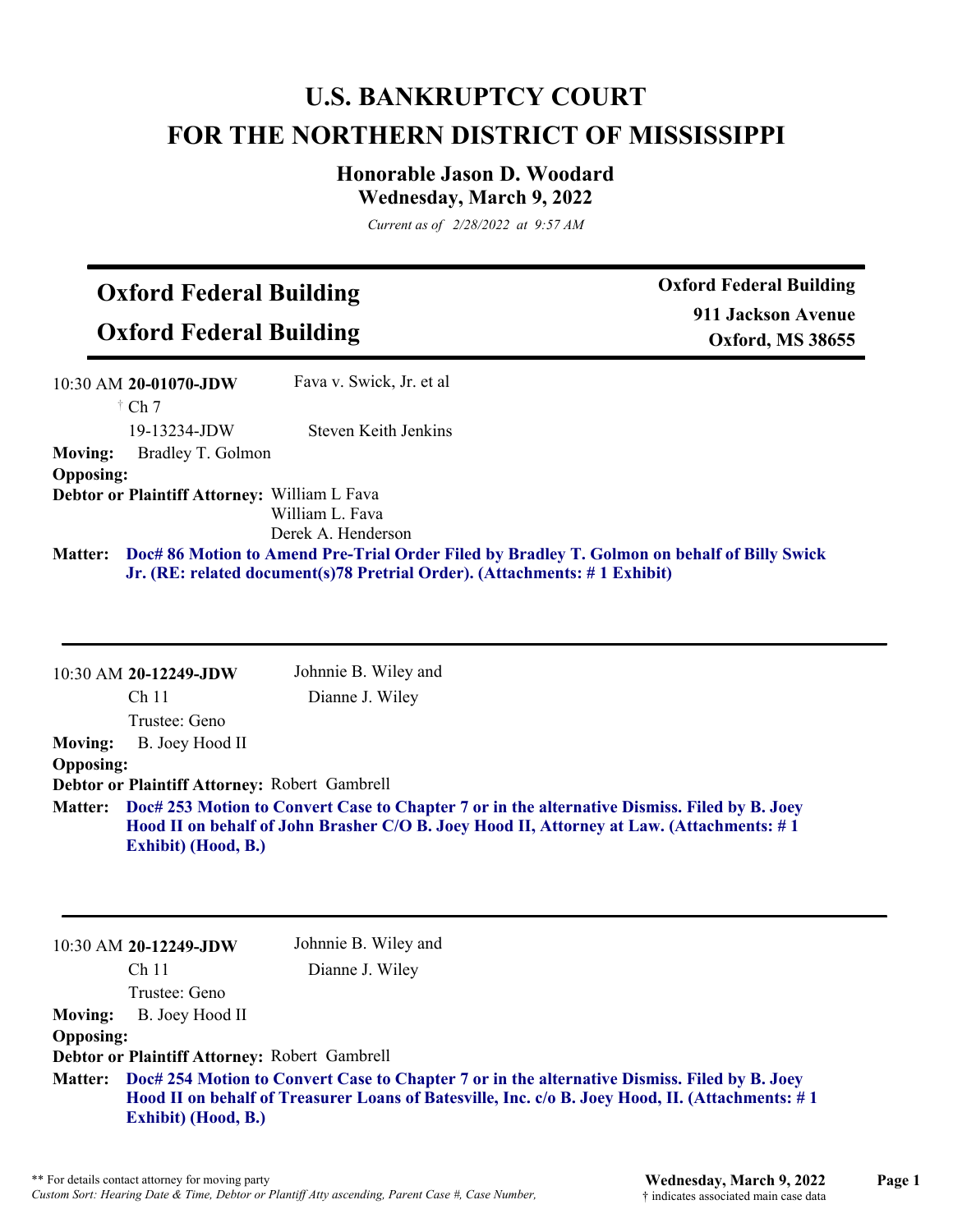|                                                                                                                                                                                                                                                                                                                | Johnnie B. Wiley and                        |  |
|----------------------------------------------------------------------------------------------------------------------------------------------------------------------------------------------------------------------------------------------------------------------------------------------------------------|---------------------------------------------|--|
| Ch <sub>11</sub>                                                                                                                                                                                                                                                                                               | Dianne J. Wiley                             |  |
| Trustee: Geno                                                                                                                                                                                                                                                                                                  |                                             |  |
| B. Joey Hood II                                                                                                                                                                                                                                                                                                |                                             |  |
|                                                                                                                                                                                                                                                                                                                |                                             |  |
| Debtor or Plaintiff Attorney: Robert Gambrell                                                                                                                                                                                                                                                                  |                                             |  |
| Matter: Doc# 261 Motion for Relief from Stay., Motion to Abandon. Filed by B. Joey Hood II on behalf<br>of Treasurer Loans of Batesville, Inc. c/o B. Joey Hood, II. (Attachments: #1 Exhibit Exhibit A #<br>2 Exhibit Exhibit B # 3 Exhibit Exhibit C # 4 Exhibit Exhibit D # 5 Exhibit Exhibit E) (Hood, B.) |                                             |  |
|                                                                                                                                                                                                                                                                                                                | $10:30$ AM 20-12249-JDW<br><b>Opposing:</b> |  |

|                  | 10:30 AM 20-12249-JDW                                                                                                                                                                                                                                      | Johnnie B. Wiley and |  |
|------------------|------------------------------------------------------------------------------------------------------------------------------------------------------------------------------------------------------------------------------------------------------------|----------------------|--|
|                  | Ch 11                                                                                                                                                                                                                                                      | Dianne J. Wiley      |  |
|                  | Trustee: Geno                                                                                                                                                                                                                                              |                      |  |
| <b>Moving:</b>   | B. Joey Hood II                                                                                                                                                                                                                                            |                      |  |
| <b>Opposing:</b> |                                                                                                                                                                                                                                                            |                      |  |
|                  | Debtor or Plaintiff Attorney: Robert Gambrell                                                                                                                                                                                                              |                      |  |
|                  | Matter: Doc# 262 Motion for Relief from Stay., Motion to Abandon. Filed by B. Joey Hood II on behalf<br>of John Brasher C/O B. Joey Hood II, Attorney at Law. (Attachments: #1 Exhibit Exhibit A #2<br>Exhibit Exhibit B # 3 Exhibit Exhibit C) (Hood, B.) |                      |  |

| 10:30 AM 11-12156-JDW | Samuel E Scott |
|-----------------------|----------------|
| Ch 11                 |                |

## **Status Hearing**

**Moving:** Craig M. Geno **Opposing: Debtor or Plaintiff Attorney:** Craig M. Geno **Doc# 1 Chapter 11 Voluntary Petition . Chapter 11 Plan due by 09/9/2011. Disclosure Statement Matter: due by 09/9/2011. Government Proof of Claim due by 11/8/2011. Non-Government Proofs of Claims due by 09/9/2011.**